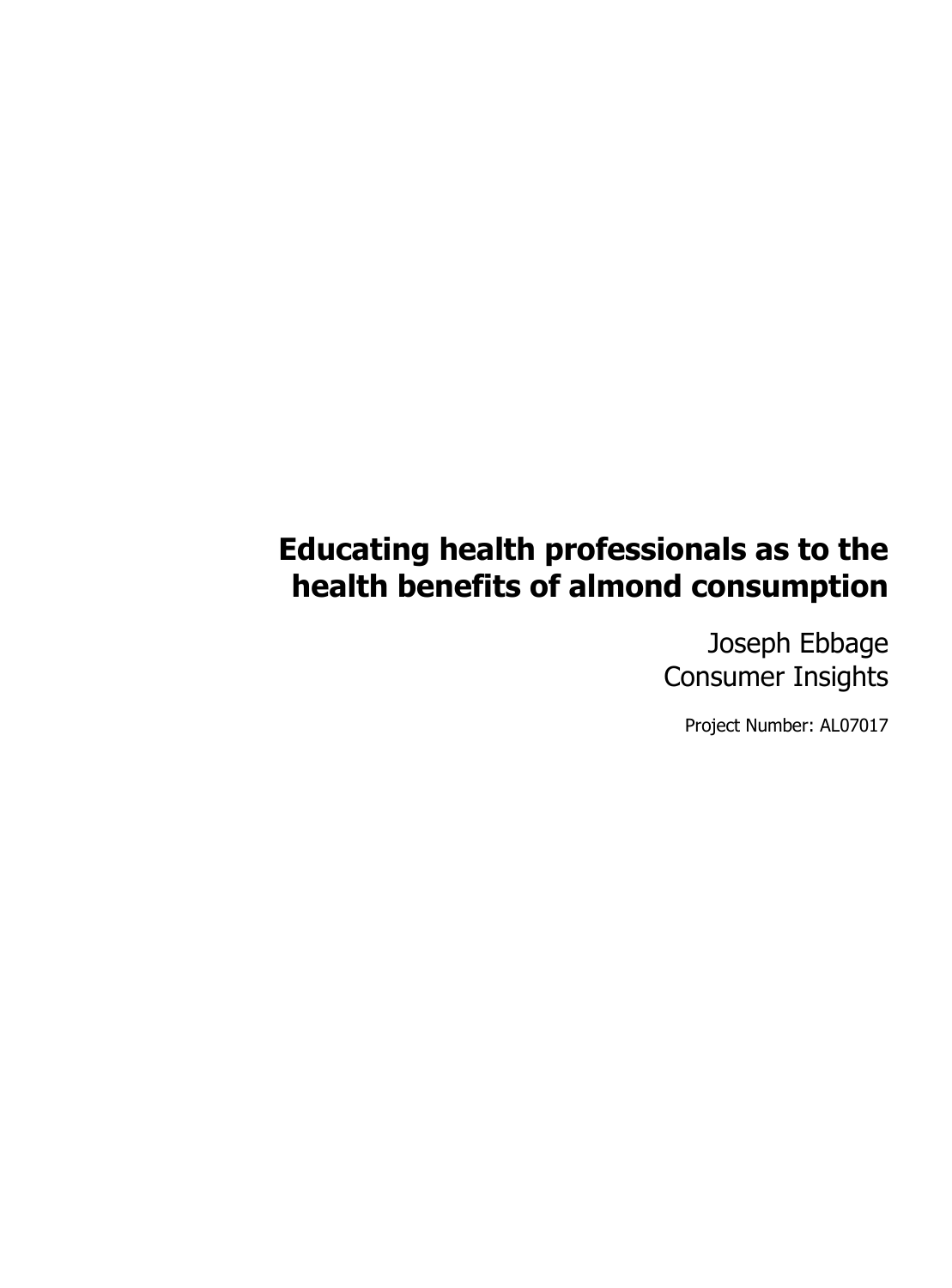#### **AL07017**

This report is published by Horticulture Australia Ltd to pass on information concerning horticultural research and development undertaken for the almond industry.

The research contained in this report was funded by Horticulture Australia Ltd with the financial support of Almond Board of Australia (ABA).

All expressions of opinion are not to be regarded as expressing the opinion of Horticulture Australia Ltd or any authority of the Australian Government.

The Company and the Australian Government accept no responsibility for any of the opinions or the accuracy of the information contained in this report and readers should rely upon their own enquiries in making decisions concerning their own interests.

ISBN 0 7341 2341 8

Published and distributed by: Horticulture Australia Ltd Level 7 179 Elizabeth Street Sydney NSW 2000 Telephone: (02) 8295 2300 Fax: (02) 8295 2399

© Copyright 2010



Know-how for Horticulture™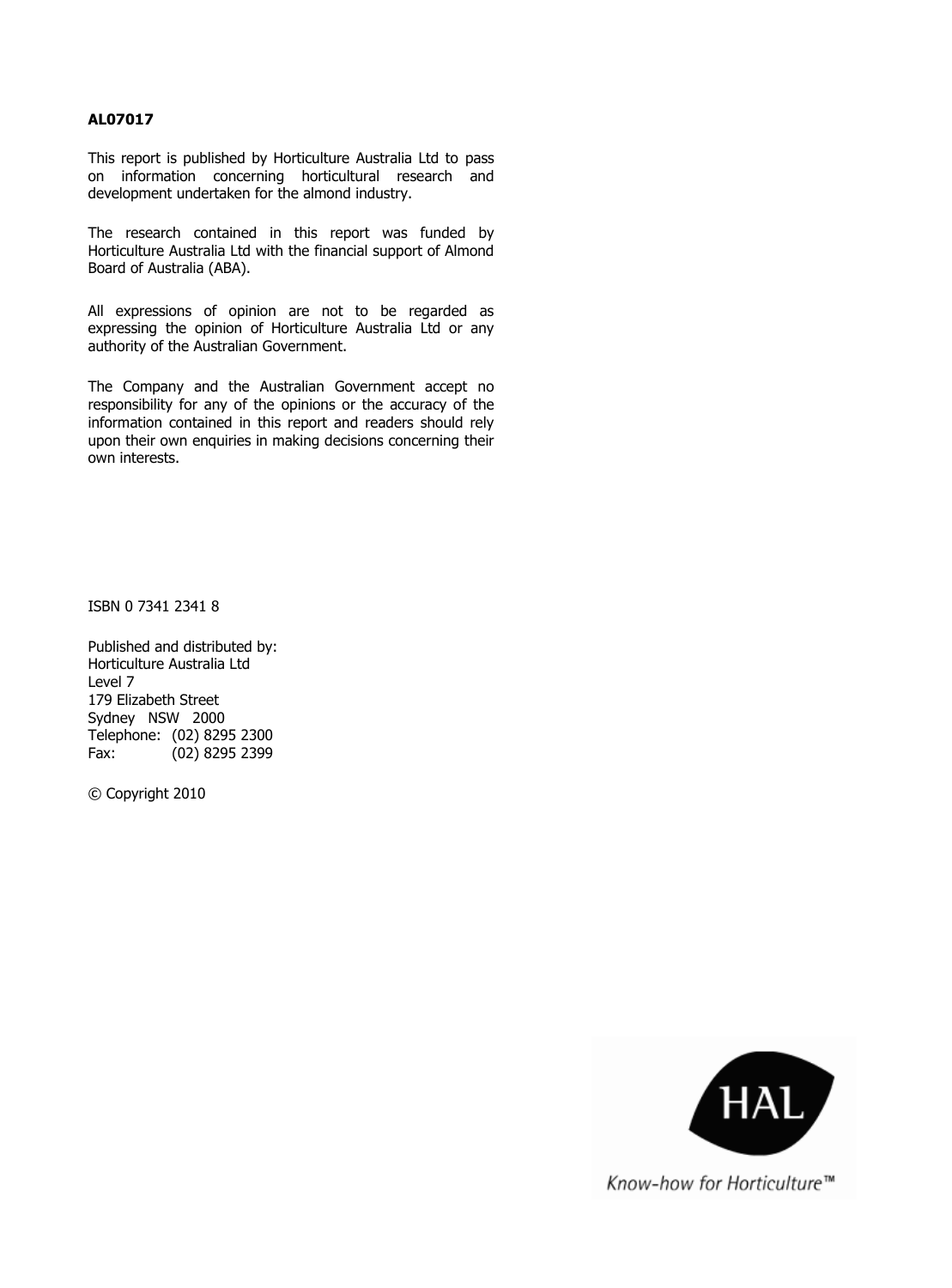

# Final Report

# HAL Project AL07017

# Educating Health Professionals as to the Health Benefits of Almond Consumption

## June 2010

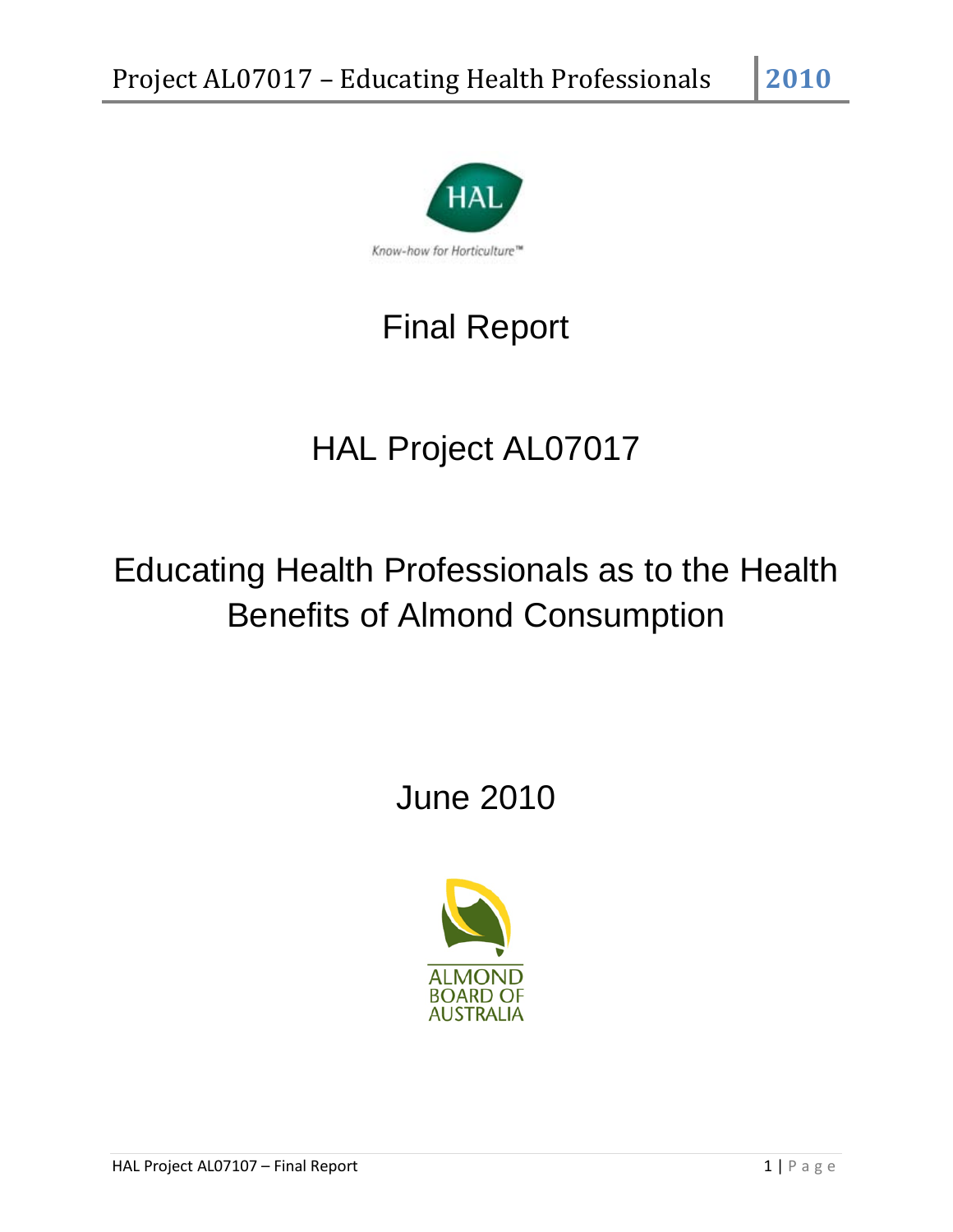| HAL Project Number:      | AL07017                                                                                                                                                                                                                                                                                                                                                                              |
|--------------------------|--------------------------------------------------------------------------------------------------------------------------------------------------------------------------------------------------------------------------------------------------------------------------------------------------------------------------------------------------------------------------------------|
| Project Leader:          | Joseph Ebbage, Consumer Insights<br>181 Cotham Road, Kew, Victoria: 0407543340                                                                                                                                                                                                                                                                                                       |
| Purpose of the Research: | The Almond Board of Australia has identified that educating<br>Australia's key health professionals about the significant health<br>benefits of regularly eating almonds is fundamental to growing<br>almond consumption.                                                                                                                                                            |
| Funding sources          | Horticulture Australian Limited and the<br><b>Almond Board of Australia</b><br>Know-how for Horticulture                                                                                                                                                                                                                                                                             |
| Date of the Report       | 23 June, 2010                                                                                                                                                                                                                                                                                                                                                                        |
| Disclaimer:              | Any recommendations contained in this publication do not<br>necessarily represent current HAL Limited policy. No person<br>should act on the basis of the contents of this publication, whether<br>as to matters of fact or opinion or other content, without first<br>obtaining specific, independent professional advice in respect of<br>the matters set out in this publication. |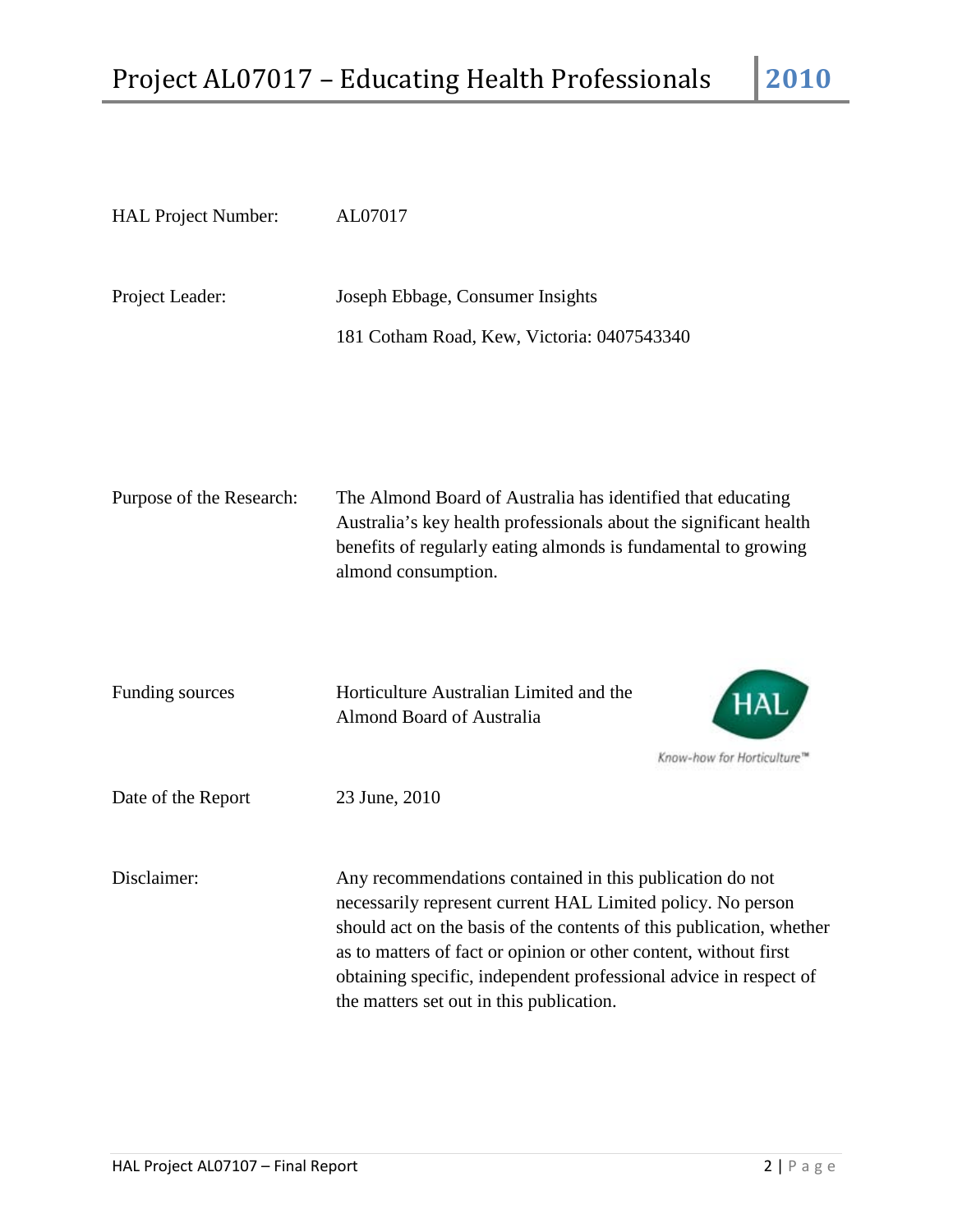## **Contents**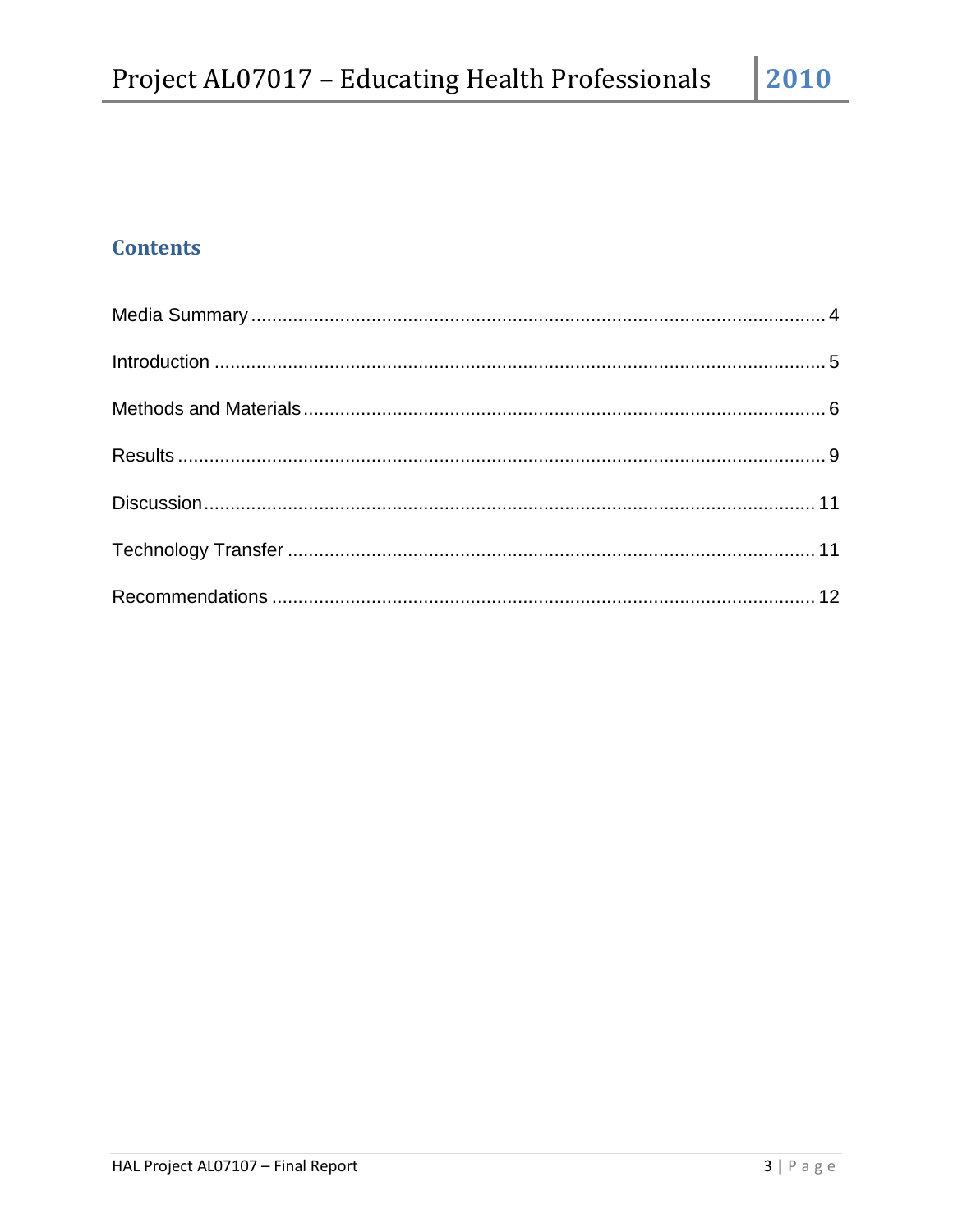## <span id="page-5-0"></span>**Media Summary**

Over the past three years, the Almond Board of Australia has developed and implemented an educational program for key health professionals concerning the nutritional benefits of eating almonds.

The basis of this educational program has been the nutritional science that shows a strong relationship between eating 30 grams of almonds everyday and improved heart health.

One of the key educational resources developed in this program has been a document outlining the relationship between almond consumption and lowering LDL cholesterol, as this is one of the key bio-markers of heart health.

The major health professional segments included in this educational program have been general practitioners (GP's), dietitians and fitness advisors. The GP's have received specific focus as they are the most influential sector of health professionals. More Australians have contact a GP than any other health professional.

One of the most successful ways of educating these health professionals has been through the development and distribution of the 30 gram heart-shaped almond tin.

These tins have been designed to hold the recommended portion of almonds for a healthy daily diet. They have been embraced by the health professionals involved in our educational activities and they have in turn passed them onto their clients and patients.

While the educational activities of this program have made a positive contribution towards improving the nutritional knowledge of health professionals, a significant amount of work remains.

This is due to the pervasive impact of the 'culture of the low-fat diet' on the perceptions and advice of health professionals. The 1990's nutritional science of advocating 'low-fat diets' for weight loss continues to inform both the nutritional advice of health professionals and the product development by the Australian food industry.

It will be important for the Australian almond industry to continue its educational work surrounding the important nutritional role almonds play in a healthy daily diet, with a particular focus on the healthy fats in almonds.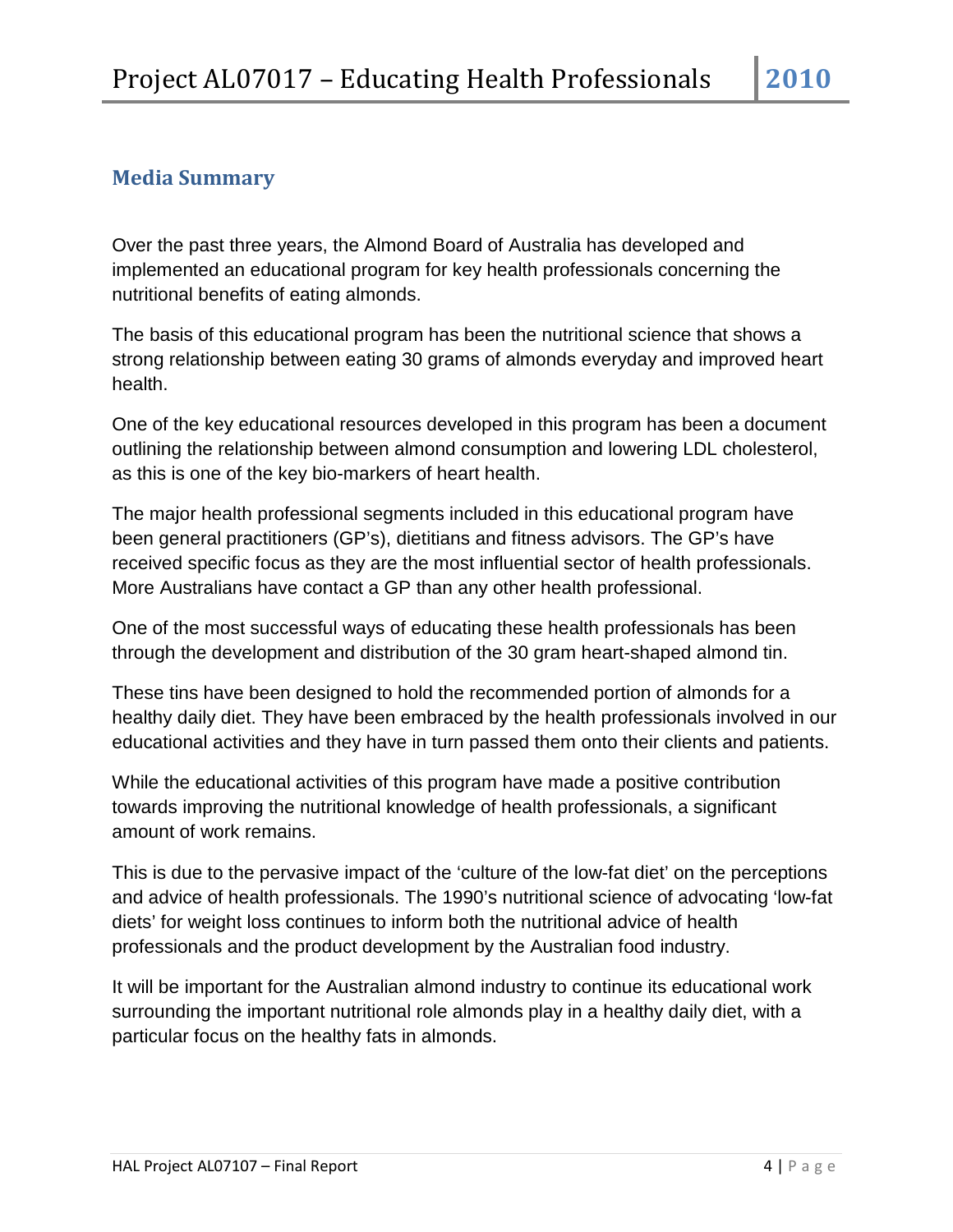## <span id="page-6-0"></span>**Introduction**

In 2008, the Almond Board of Australia initiated a project supported by Horticulture Australia Limited to educate key health professionals within Australia as to the health benefits of regularly eating almonds. This educational program has been core to the strategy of growing consumption of Australian almonds.

The situation facing the almond industry is that healthy professionals, in the main, do not overtly recommend that their clients regularly eat almonds. They do not communicate to their clients that eating almonds everyday will assist in lowering their LDL cholesterol levels and reduce the risk of heart disease. They do not perceive that eating almonds should be part of a healthy daily diet. Rather, they perceive almonds as being generally healthy, but not important enough to be specifically recommended.

In summary, the Almond Board of Australia has been communicating these key health benefits to Australian health professionals.

The key health professional groups targeted by this educational program have been doctors, with a focus on GP's, as well as dietitians and fitness advisors and instructors.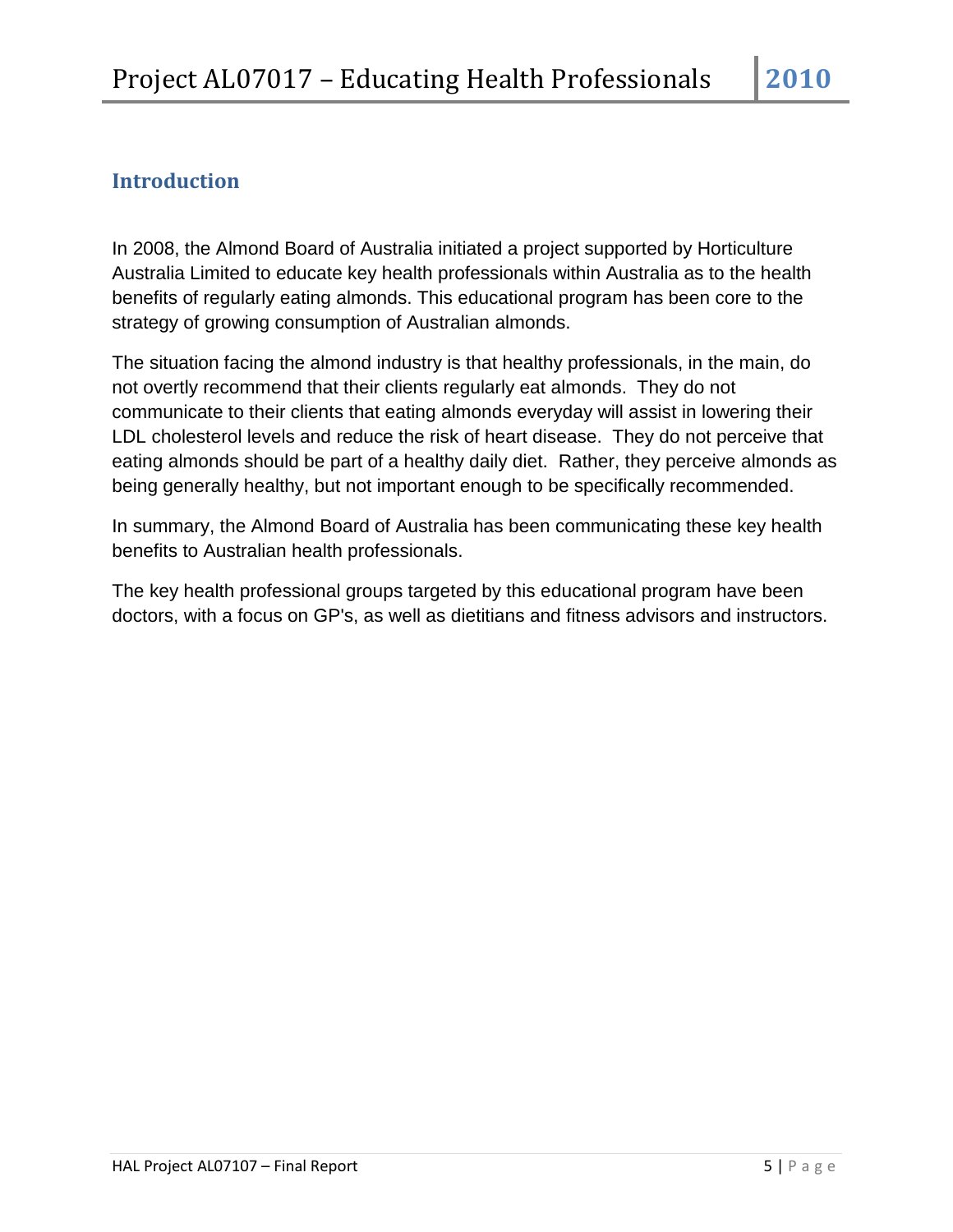## <span id="page-7-0"></span>**Methods and Materials**

### **1. Conferences:**

One of the key components of this educational program has been the communication of the nutritional benefits of eating almond at key health professional conferences.

In each year of the program, the Almond Board of Australia has participated in a range of important conferences, including:

- GPCE conferences targeting General Practitioners, held annually in Sydney & Melbourne
- annual DAA conferences for Australia's dietitians.



The Almond Board of Australia has also participated in other conferences, such as the Heart Foundation's national bi-annual conference and the Sports Dietitians & Exercise Physiologists' bi-annual conference.

These conferences have been a very effective way to personally communicate the benefits of eating almonds and specifically, and to distribute the 30 gram almond snack tins. These tins are a very important way of reminding health professionals to actively recommend eating a handful of almonds at least five times a week.

Over 800 health professionals who attended the 2010 Sports Dietitians Conference, GPCE Sydney and the DAA Conference have requested a set of our heart-shaped almond tins to give to their clients and patients. With each set of tins a selection of our key educational resources are included. During this 2010 program, almost 10,000 Australians will receive a 30 gram tin of almonds from their doctor or dietitian during the course of their consultation.



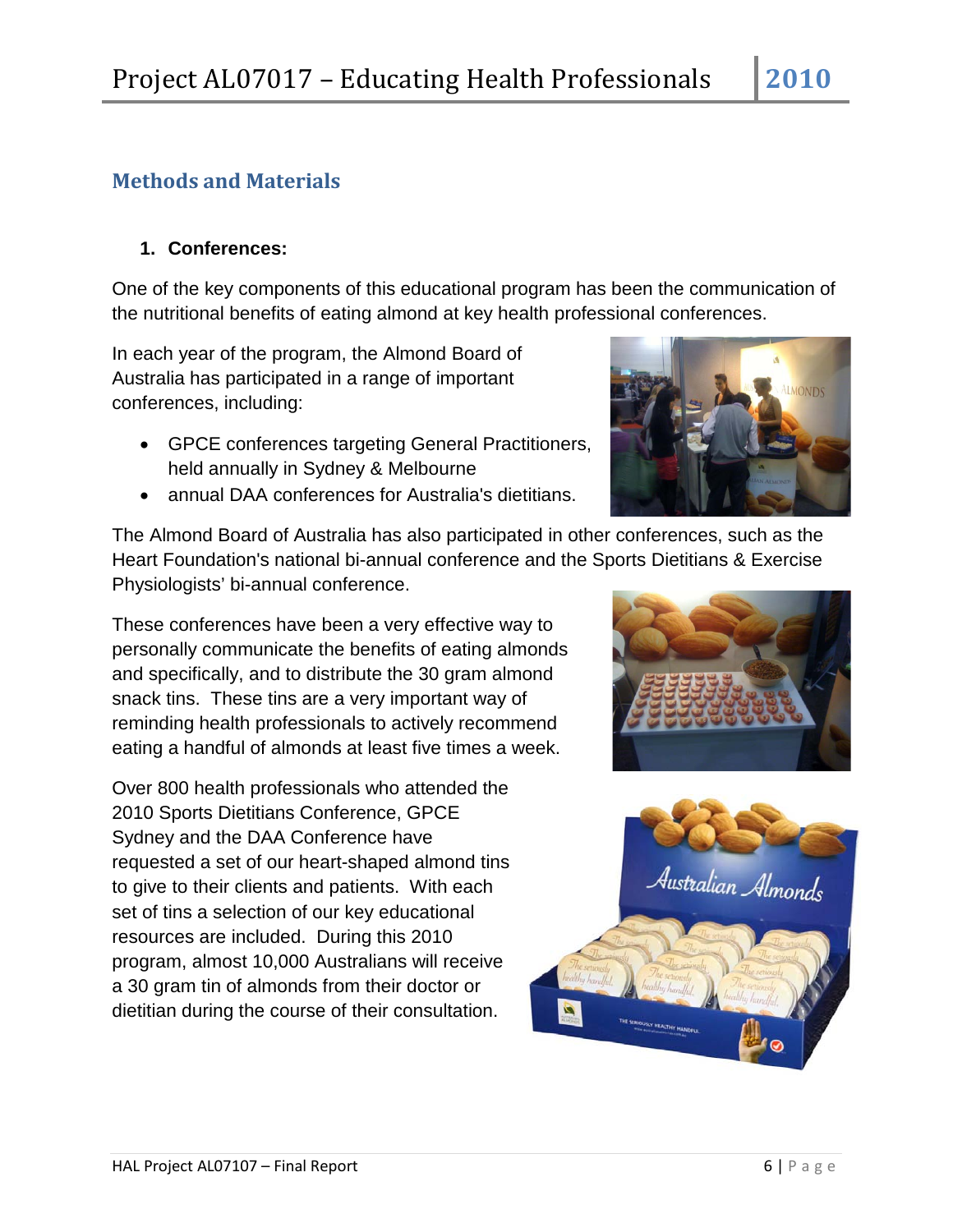### **2. Key Educational Partners:**

In order to communicate effectively with GP's, dietitians and fitness advisors, the Almond Board of Australia developed partnerships with Sports Dietitians Australia and the Dietitians Association of Australia.

Sports Dietitians Australia is a key professional body representing dietitians who work with both elite sportspeople as well as with those members of our community who are involved in weekend or social sporting and fitness-related activities. We have worked with Sports Dietitians Australia to develop resources for nutritionists and dietitians throughout Australia to use in understanding the health benefits of eating a handful of almonds at least five times a week. One of these resources has been a document outlining the role of almonds in fuelling fitness for netball.

The Almond Board of Australia as complemented the work of SDA by becoming an Associate Partner of the Dietitians Association of Australia. This is the peak professional body for Australia's 4000 accredited dietitians.

We have engaged Sara Grafenauer, an Accredited Practicing Dietitian, to develop our key educational resource: the role of almonds in lowering LDL Cholesterol.

#### **3. Key Educational Resources:**

Over the three years of the educational program for health professionals, a range of resources have been developed to communicate the important health benefits of eating almonds.

One of the key resources was a brochure outlining the role of almonds in helping to lower LDL cholesterol.

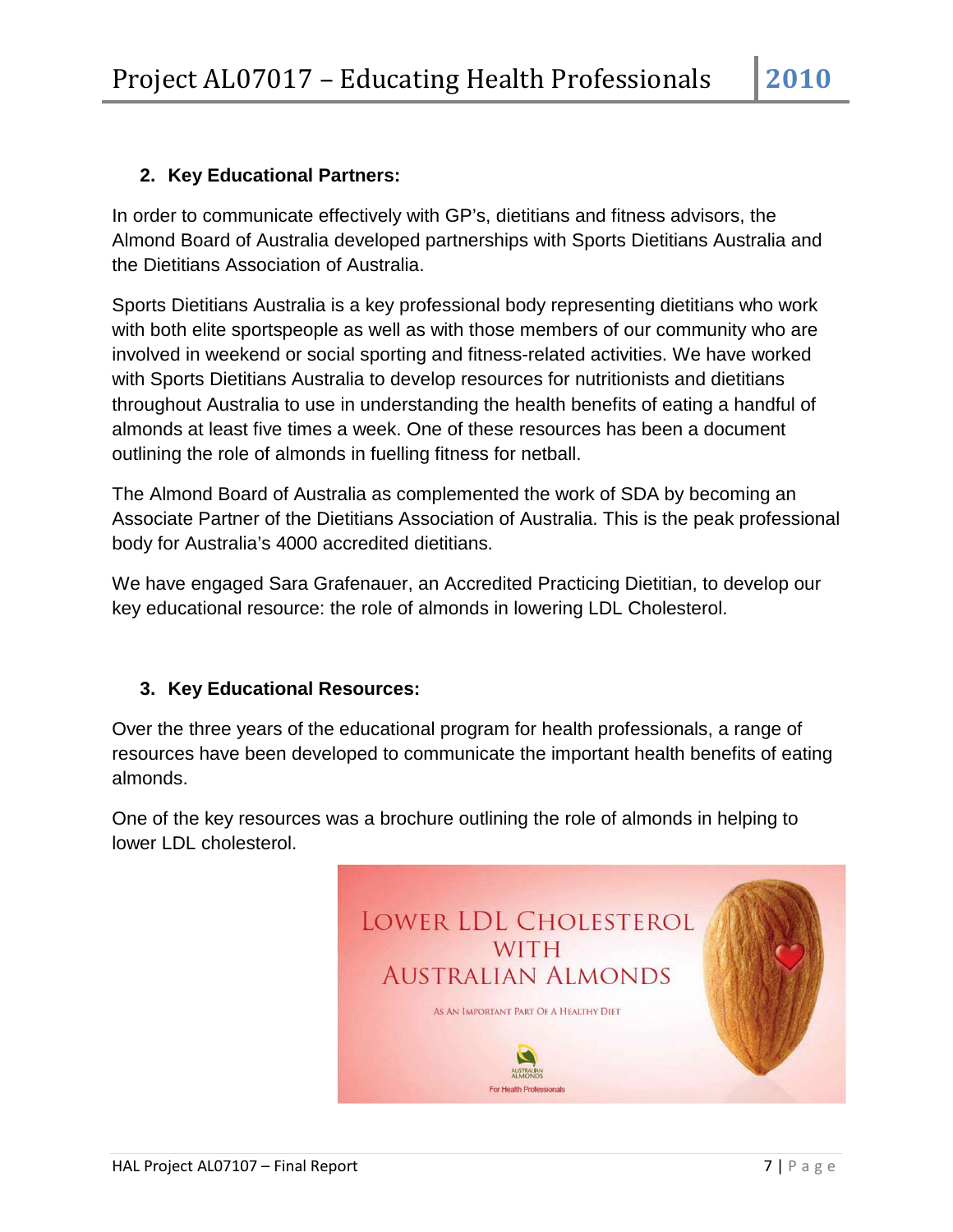The portfolio of resources includes:

- A brochure outlining the role of almonds in lowering LDL cholesterol and reducing the risk of heart disease
- A fact sheet outlining the role of almonds in healthy weight management
- A fact sheet outlining the role of almonds in a fuelling fitness for netball



- A fact sheet outlining the role of almonds in fuelling fitness for cricket.
- A fact sheet outlining the role of almonds for healthy growing bodies.

### **4. Quarterly E-Newsletter:**

An important element of our Educating Health Professionals program has been the development of a quarterly E-Newsletter, entitled "The Healthy Handful".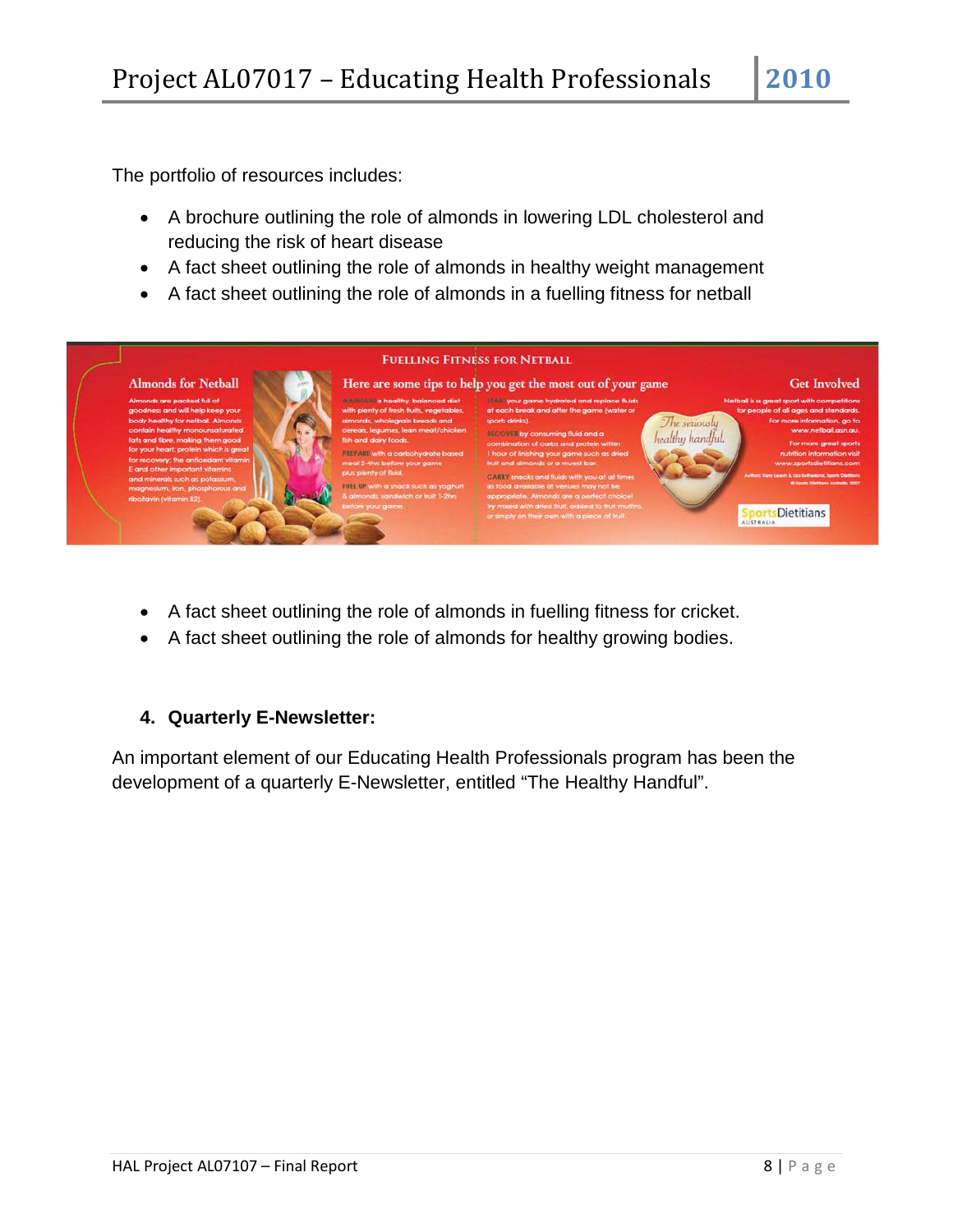## <span id="page-10-0"></span>**Results**

The Australian almond industry's' Educating Health Professionals' program has developed a significant foundation of relationships with over a thousand GP's, dietitians and fitness instructors and advisors.

The effect of these growing relationships can be seen in the 800 health professionals who have requested our almond snack tins to give to their clients and patients. This means that nearly 10,000 Australians who go to see their health professionals will receive one of the Australian almonds' heart-shaped snack tin in their consultation.

One of the reasons for the uptake in this program has been the credibility the Australian almond 'educating health professionals' program has achieved by participating in the GPCE, DAA, SDA and Heart Foundation conferences over the past three years. Credibility is developed through consistency of effort and convincing, science-based nutritional resources.

Another result of the educational program has been the growing willingness of health professionals who contribute to the media to include the health benefits of eating almonds in their articles.

One of Australia's leading dietitians, Catherine Saxelby writes about the value of almonds in a healthy daily diet.

In an article about "Brain Foods", Saxelby identifies almonds as one of ten 'superfoods':

*"AUSTRALIAN senior school and university student have bad dietary habits using snack foods to help them stay up late and study for exams, throwing good nutrition out the window, according to new research. Catherine Saxelby has developed a list of 10 super study foods for students to stock up on to help them get through the exam period….*

*4. Almonds - packed with vitamin E, healthy fats, magnesium and the amino acid arginine for healthy blood vessels; to keep everything flowing smoothly"*





Another example of the results achieved by the Australian almond industry's Educating Health Professionals' program is the newspaper article that highlights the use by a doctor of the almond snack tin as part of a diet to lower cholesterol.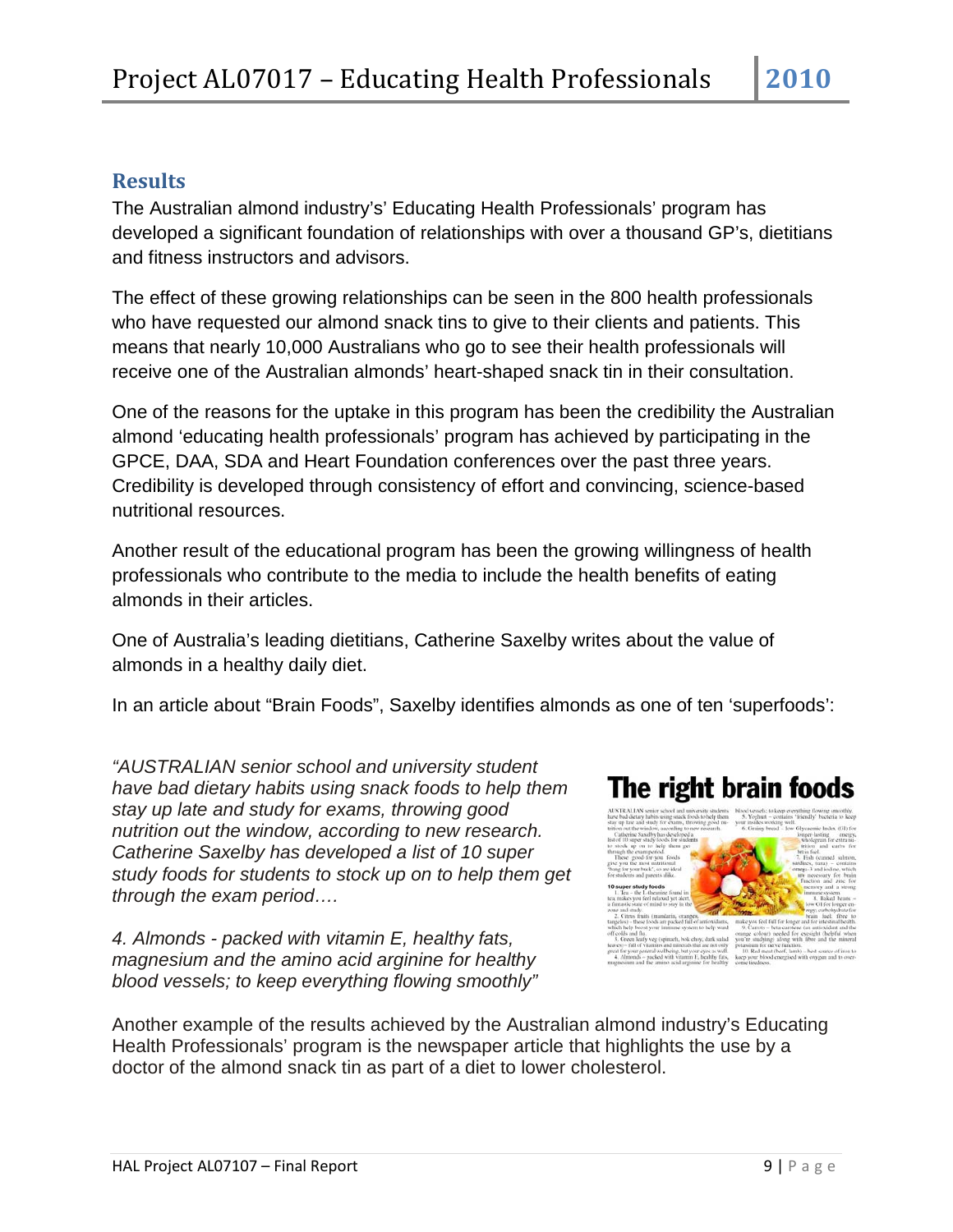## Project AL07017 – Educating Health Professionals **2010**

This article was a feature in the Body & Soul supplement of the News Limited Sunday papers on October 4, 2009.

It chronicles the experience of one of the media company's journalists, Kylie Mangan, who is informed that she has very high cholesterol.

*"As I waited in the doctor's surgery for the results of my annual blood test, the worst I imagined was that my liver was probably in need of a detox. But, to my great shock, it was not my liver I needed to be worried about, but my cholesterol, which clocked in at a dangerous 7.9 millirnoles per litre.*

*The average total cholesterol level for Australians is about five to 5.5 millimoles. Doctors like patients to have a total level of four. My doctor was not happy and gave inc a stern warning:* 

*"You have three months to get your levels down or else we put you on medication:" At age 34, I did not want to commit myself to a lifetime of cholesterol-lowering pills, nor did I want to be at risk of dying of a heart attack, so I sought the help of a dietitian. It did not take long for Dr Naras Lapsys, principal consultant at The Body Doctor in Sydney, to pinpoint my problems. Dr Lapsys gave inc a new eating and exercise program, rebuilding my diet and lifestyle.* 



HIGH-PROTEIN, NO-CARB DIETS ARE PUTTING PEOPLE AT **RISK OF DEVELOPING** HIGH CHOLESTEROL. BY Kylie Mangan.



 $\begin{tabular}{|c|c|} \hline & s1 wide dot of the doctor's surgery for the results of  
my annual blood test, the week 1 imaging used that  
only River was probably in need of a clock.  
But, to my great shock, it was not my liver 1  
needed to he worried about, but my cholesterol, which colored  
of$  $\mathfrak{m}$  at a dangerous 7.9 millimoles per litre. The average total cholesterol level for Australians is about five to: The average testa crossocion level for constraints to a<br>several distribution of 5 millimoles. Doctors like patients to have a total level of four<br>My doctor was not happy and gave me a stern warning:<br>"You have three months put you on medication."



At age 34,1 did not want to commit myself to a listime of choles<br>kerol-lowering pills, nor did 1 want to be at risk of dying of a heart stude,<br>so I sought the help of a delition. It is that mat take long for<br> $D$  is New fo

My hands was a healthy tunn salial, but by the affection<br>on 18 absolutions are absolute that by the affections in the salisfied<br>transformation of the standard bulk of different and smaller transformation<br>from the standard

In two set to either shock the absorption of colocits<br>and the same model to concentrate can just continue that the same state<br>and fall to concentrate can just catting out saturated fat. Note (section<br>with all shalling (ou

nuts each day.<br>"IS not just about fats alone. All these things<br>as his more if from a radiin at and do must as the just about last through the third that the cholesterol<br>and the product to find that the cholesterol<br>comes down," says Saxelby,

*Dietitian and author, Catherine Saxelby, says it is much easier to lower your cholesterol through diet these days than it was a decade ago. "Through research and studies, we know of a lot more things that work to either block the absorption of cholesterol or push it out of the system; she says. "Before, we used to concentrate on just cutting out saturated fat.*

*Now [we know that] adding foods such as fibre, nuts and cholesterol-lowering margarine can have a cumulative effect and help people get their cholesterol down:"*

*Kylie made a number of changes to her diet including the foods she snacked on.*

#### *"What changes did I make?*

#### *Snacks:*

*Unsalted raw almonds and cashews. It is always hard to stop at just a handful so Dr Lapsys supplied one with a small tin, which fitted about 12 nuts (a third of a cup). Once it was empty, I'd had my quota. Raw nuts contain hearthealthy monounsaturated fats and are a protein-rich snack, which made me feel fuller for longer*

*… Did it work?*

*Yes, after a few months, my total cholesterol dropped from 7.9 to 5.9 millunoles. I still have a way to go (I'm aiming to get it to 5.5), but it was encouraging to know that changing my diet and lifestyle could have an impact on my cholesterol and overall wellbeing. The bonus was that I also lost two kilograms".*

Dr Lapsys has been part of the Australian almonds 'Educating Health Professionals' program and has been requesting and receiving the heart-shaped tins for a couple of years. The article that appeared in the Sunday News Limited papers highlights the effectiveness of this program.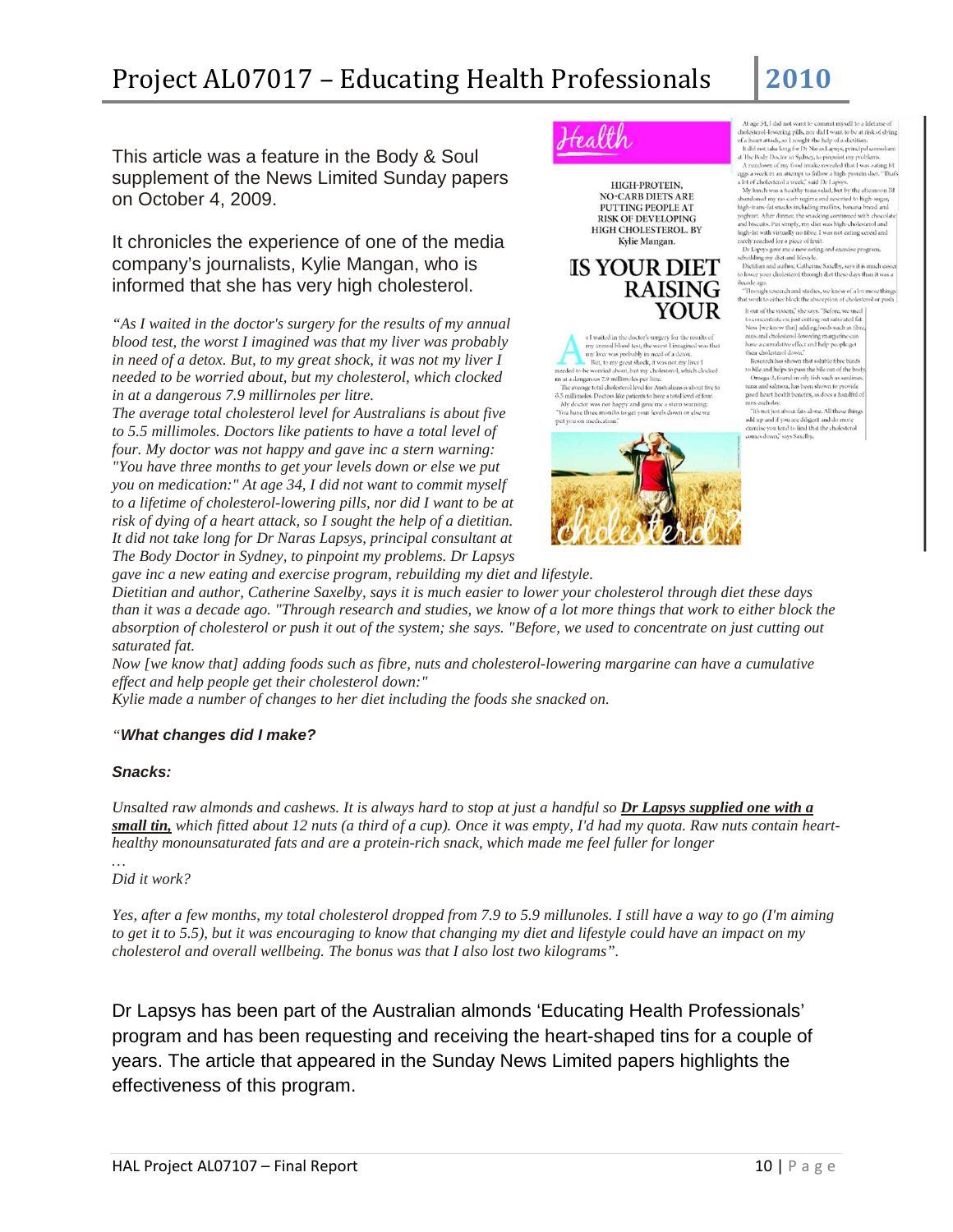### <span id="page-12-0"></span>**Discussion**

The Australian almond 'Educating Health Professionals' program has had positive results in communicating the importance of including almonds in a healthy daily diet.

However, there is a significant task remaining. Some of the key issues include:

- The legacy of the 1990's nutritional science that advocates a high-fat diet as the key to healthy weight; and
- The negative perception of high fat foods.

An example of these issues can be found in the 2010 DAA sponsored Health Weight program. The spokesperson for the DAA offered the following key tips:

### *Eating better means:*

- Eating [at least two serves of fruit and five serves of vegetables every day](http://www.healthyweightweek.com.au/index.asp?PageID=2145857397)
- [Eating breakfast](http://www.healthyweightweek.com.au/index.asp?PageID=2145857398)
- Choose wholegrain breads and cereals regularly
- Choosing 'reduced' fat dairy foods
- Choosing lean meat
- Limiting high kilojoule and high fat food and drink to once a week or less
- Eating smaller serves
- [Drinking water](http://www.healthyweightweek.com.au/index.asp?PageID=2145857402)

It is significant that two of the eight tips referred to the importance of reducing fat in your diet. It also grouped all high-fat foods together and advocated their consumption to 'once a week or less'. This type of public health advice is contrary to the nutritional science that advocates a handful of almonds every day.

### <span id="page-12-1"></span>**Technology Transfer**

The progress and insights of the Australian almond 'Educating Health Professionals' program are regularly communicated to the key stakeholders with the almond industry.

The key means for industry communication utilised include:

- Articles and updates in the quarterly Almond industry magazine 'In a Nutshell'
- Presentations and exhibits at the annual Australian Almond Conference
- Presentations and exhibits at the annual Australian Almond Marketing Forum